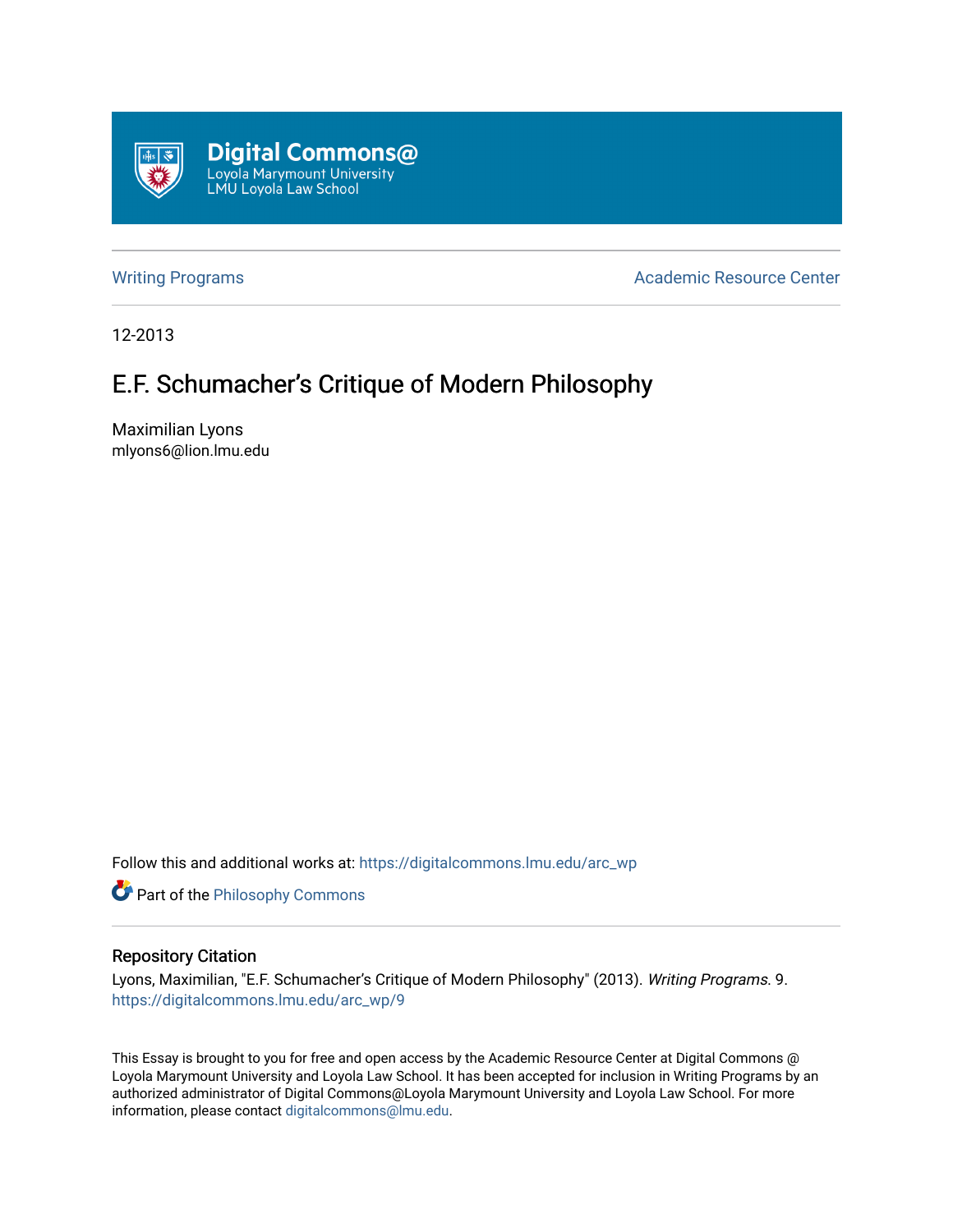E.F. Schumacher's Critique of Modern Philosophy

by

Max Lyons

An essay written as part of the Writing Programs

Academic Resource Center

Loyola Marymount University

Fall 2014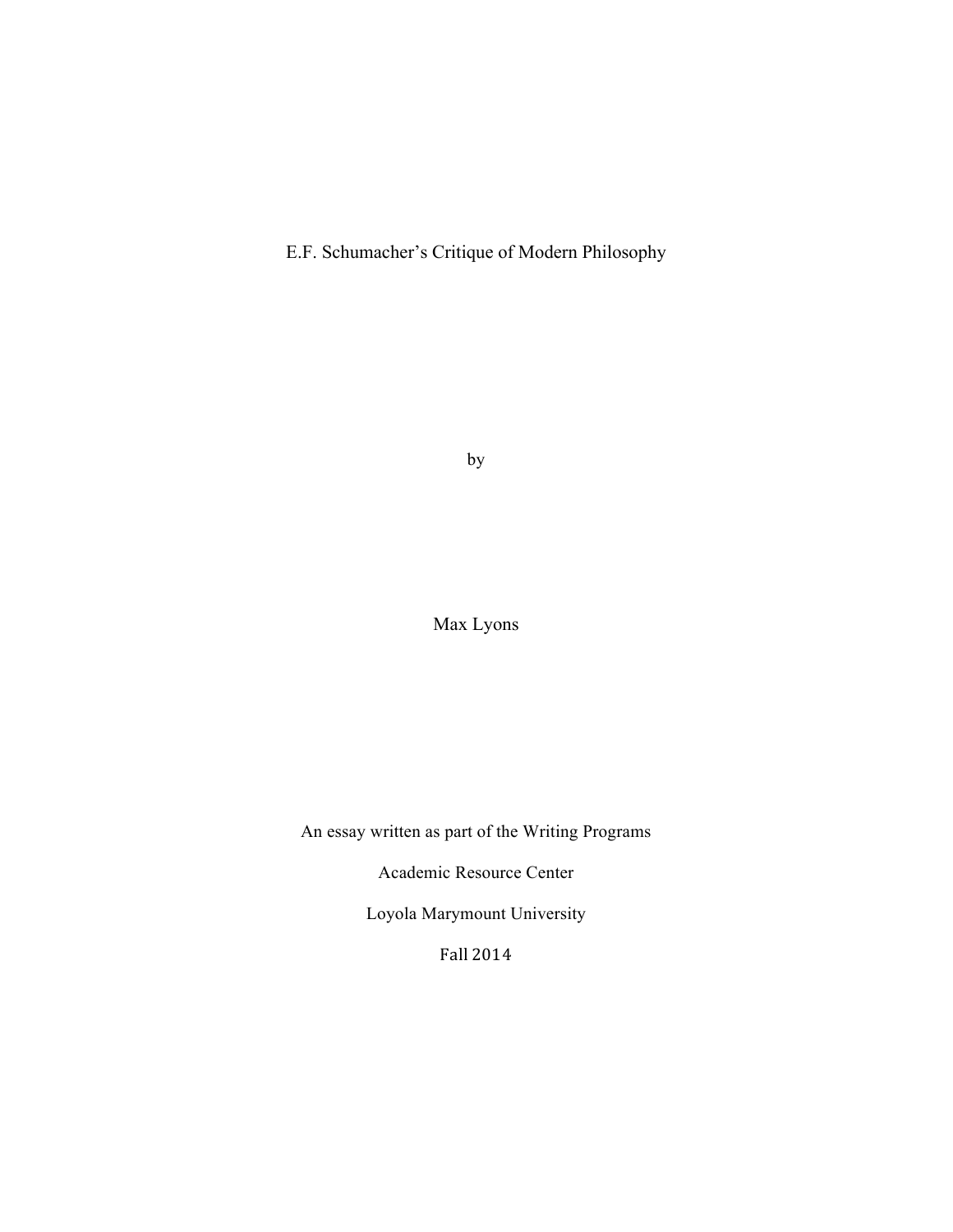One might find it necessary to utilize a map when in need of direction, and we will most likely associate the word 'map' with geography. This association comes naturally to most people, but what about the utilization of a philosophical map? Ernst Friedrich Schumacher, a German born philosopher most renowned for his work as an economic thinker, is highly recognized for his criticisms of modern philosophy and his post-modern turn to pre-modern philosophy. Schumacher uses the metaphor of mapmaking to define his method of philosophy. The modern approach to philosophy is that science is able to show us all that can be proven. Schumacher rejects this view, considering the modern project lopsided, in that it restricts our abilities as human beings, and limits us from acquiring knowledge we are capable of attaining. Initially, this paper will briefly review Schumacher's criticism of the modern project. After discussing Schumacher's various criticisms, evidence will be provided for why Schumacher's method of mapmaking should be the preferred alternative to modern philosophy. Following the explication of Schumacher's method, this paper will defend E.F. Schumacher's return to premodern philosophy against any objections that a modern philosopher like David Hume would offer.

E.F. Schumacher's critique of the modern project argues against the idea that the only things that are provable, science can show. The modern project should be considered one-sided, as it does not allow us to think to our full potential. Schumacher notes that, "We have seen that the modern sciences, in a determined effort to attain objectivity and precision, have indeed restricted the use of the human instruments of cognition in a somewhat extreme way..." Here Schumacher is acknowledging his disapproval of the limitations that modern science has labeled us with, he also adds that, "…according to some scientific interpreters, to observations by

 <sup>1</sup> Ernst Friedrich Schumacher, *A Guide for the Perplexed* (New York: HarperCollins Publishers Inc*.,* 1977), 74-75.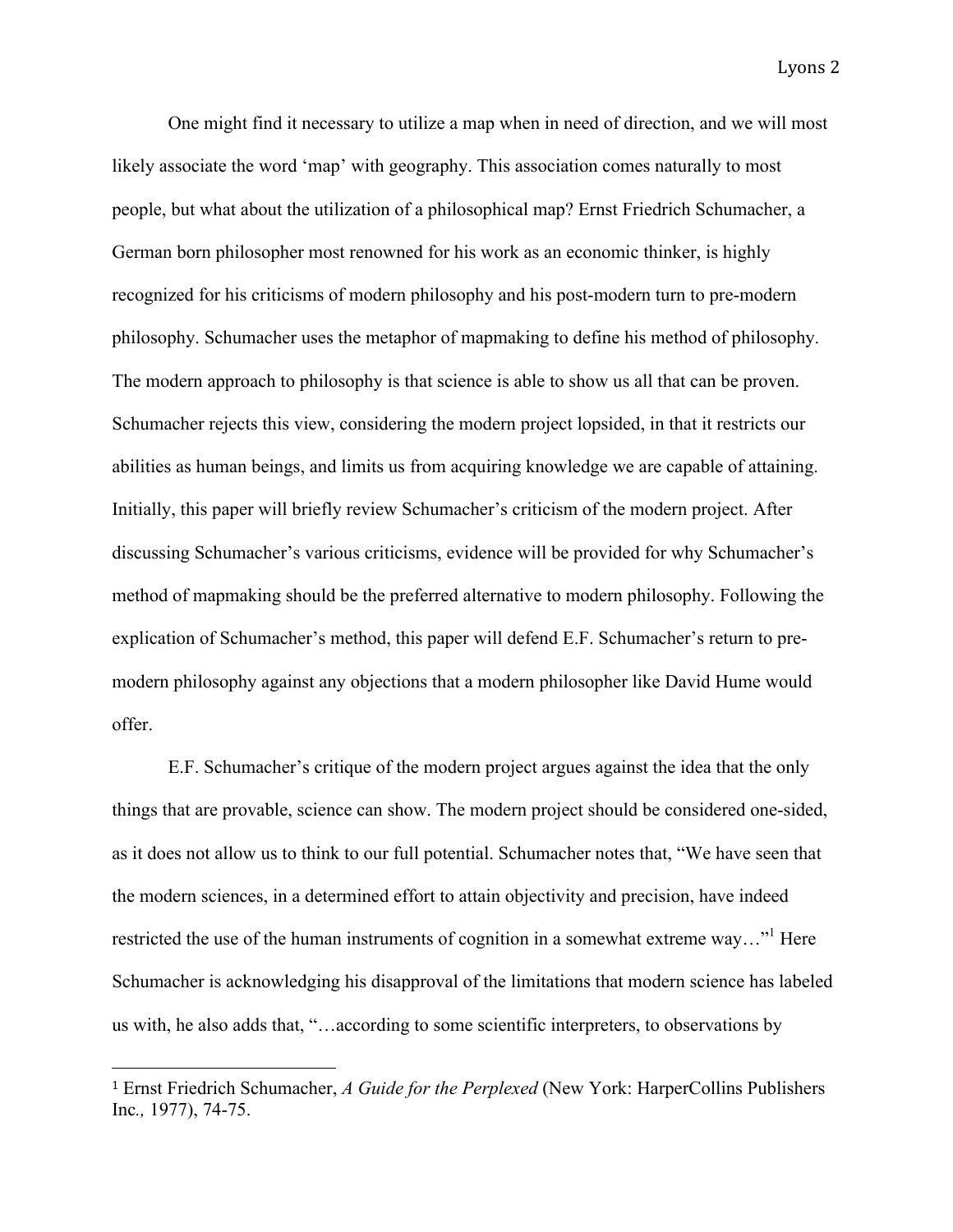colour-blind, non-stereoscopic vision against quantitative scales."2 We have been using science for centuries, but how do we know we have been using science the right way? Science creates things that may seem to be helping us, but are in fact hurting us more than we are aware. To use global warming as an example, one could make the claim that the modern criterion is at fault. It is among popular belief among scientists and climatologists that the primary cause of global warming is the burning of fossil fuels. Though fossil fuels power most of our cars in the modern world, the downside is that we are slowly damaging the environment and possibly heading towards catastrophic consequences. That is just one of many examples that could be given as to why science may be hurting us as much as it is helping us. It would not be wise to continue with this modern method, as its foundation is built upon weak principles. Science is not to be blamed, as it is useful in many instances, but rather the modern criterion of proof that has established itself in science.

E.F. Schumacher identifies various consequences for epistemology, but does admit that science is still good wherever it works. When using modernist epistemology, we need to note where and why it works best, and where and why it does not work. Schumacher breaks man's knowledge down so it matches the structure of reality. There are two types of knowledge that he refers to: 'knowledge for understanding' and 'knowledge for manipulation.'3 Schumacher considers 'knowledge for understanding' to be the highest form of knowledge, and 'knowledge for manipulation' to be the lowest; to have understanding is to have knowledge of what to do, and this is aided by manipulation, which is required for us to act effectively and know how to do something in the material world.<sup>4</sup> The modern view does not give a good definition of when we

 <sup>2</sup> Ibid., 74-75.

<sup>3</sup> Ibid., 69.

 $<sup>4</sup>$  Ibid., 69.</sup>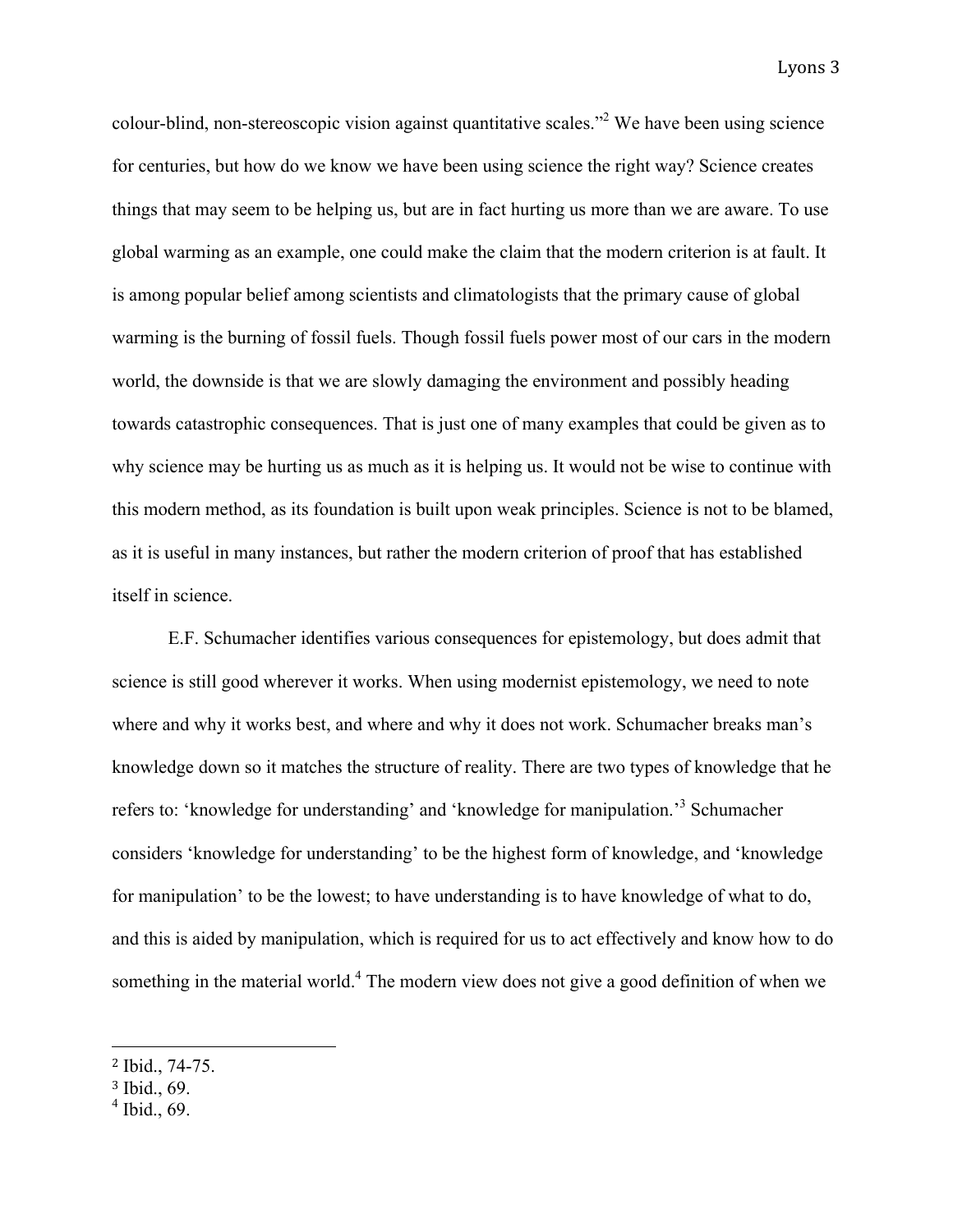should choose to manipulate, which leads Schumacher to reject scientism. The scientific method actually blinds us to the significance of the world. The significance of the world can be found in our ability to reason well and manipulate our understanding so that we can navigate through the world. For this reason we should also reject materialism and reductionism, as they both hold that everything is just equal to the sum of its parts. For the same reasons, Schumacher also rejects the "Doctrine of Evolutionism" as a complete account of the origin and meaning of life on Earth, not to be confused with evolution, which is just concerned with the biological evolution of a species.

Schumacher's critique of materialistic scientism leads him to disagree with Descartes and his rationalistic principles. Materialistic scientism does not allow us to achieve knowledge about the person. It is in the original writings of Descartes that this problem began. Schumacher states "Descartes broke with tradition, made a clean sweep and undertook to start afresh, finding out everything by himself. This kind of arrogance became the 'style' of European philosophy."<sup>5</sup> Descartes is brought up numerous times throughout the text, as Schumacher likes to use him as an example of a materialistic scientism. It may seem that the quote of Descartes is in support of him, but it is actually there to point out where this weakness in modern philosophy began. Another materialistic scientist that comes up is David Hume. Though Schumacher and Hume offer two completely different perspectives, they both disagree with René Descartes' rationalistic point of view.

David Hume is a British philosopher renowned for his contributions to empiricist philosophy, and his philosophy is also considered to be a form of materialistic scientism. Hume believed knowledge could be gained only from experience, as his criterion is based on the

 <sup>5</sup> Ibid., 18.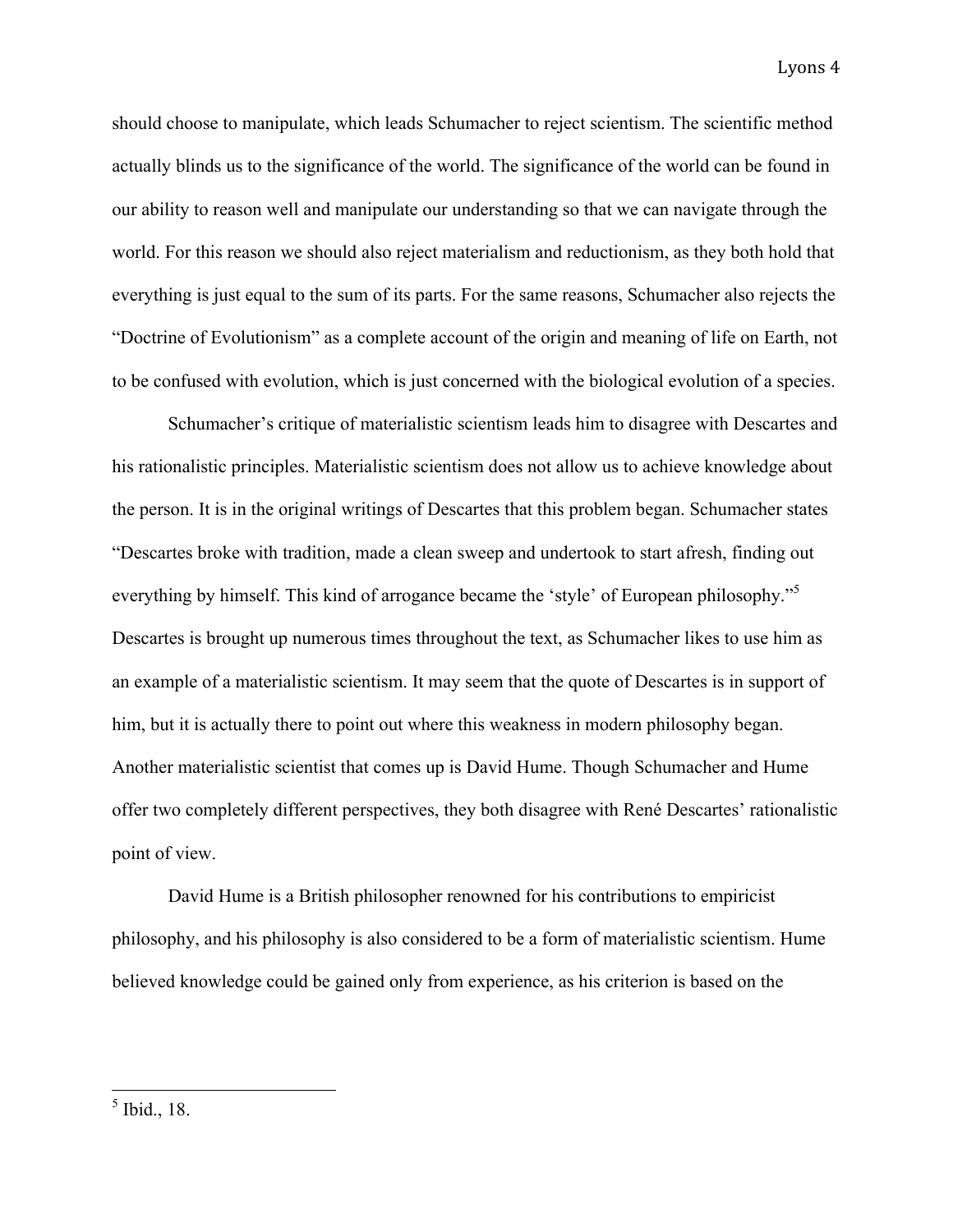relation of ideas and impressions.<sup>6</sup> Hume defines impressions as reliable perceptions of what we directly experience from the world.<sup>7</sup> Our thoughts and ideas are different, as they have more to do with our imagination; thoughts and ideas are not possible without our impressions of sensation.<sup>8</sup> An idea without a sense of impression to back it up should not be accepted, as it could be easily contradicted.<sup>9</sup> If someone claims that it is raining outside, he would have to back it up with a sense of impression. Opening a window would allow a person to see to rain outside and without contradiction. This modern view works only in select instances though, as this perspective misses some parts of reality.

Schumacher does not completely reject the modern project, as he believes we can use this method wherever it works. The problem is using it where it does not work. There are many examples of this that one can come up with. When it comes to describing a person, David Hume and E.F. Schumacher each have a different perspective. Hume would be limited to using strictly his impressions of sensation to describe a person, while Schumacher would deny that you could give an adequate description of a person by utilizing impressions of sensation only. As human beings, we are capable of thinking at a much higher level than by just using our sense impressions. Schumacher states, "Our five bodily senses make us *adequate* to the lowest Level of Being-inanimate matter. But they can supply nothing more than masses of sense data, to "make sense" of which we require abilities or capabilities of a different order."<sup>10</sup> He goes on to say that, without these "abilities or capabilities of a different order" we would not be capable of recognizing form, pattern, regularity, harmony, rhythm, meaning, consciousness, self-awareness,

 <sup>6</sup> David Hume, *An Enquiry Concerning Human Understanding* (Charlottesville: InteLex Corporation, 2000), 14.

<sup>7</sup> Ibid., 14.

 $<sup>8</sup>$  Ibid., 14.</sup>

 $<sup>9</sup>$  Ibid., 14.</sup>

<sup>&</sup>lt;sup>10</sup> Schumacher, "A Guide," 40.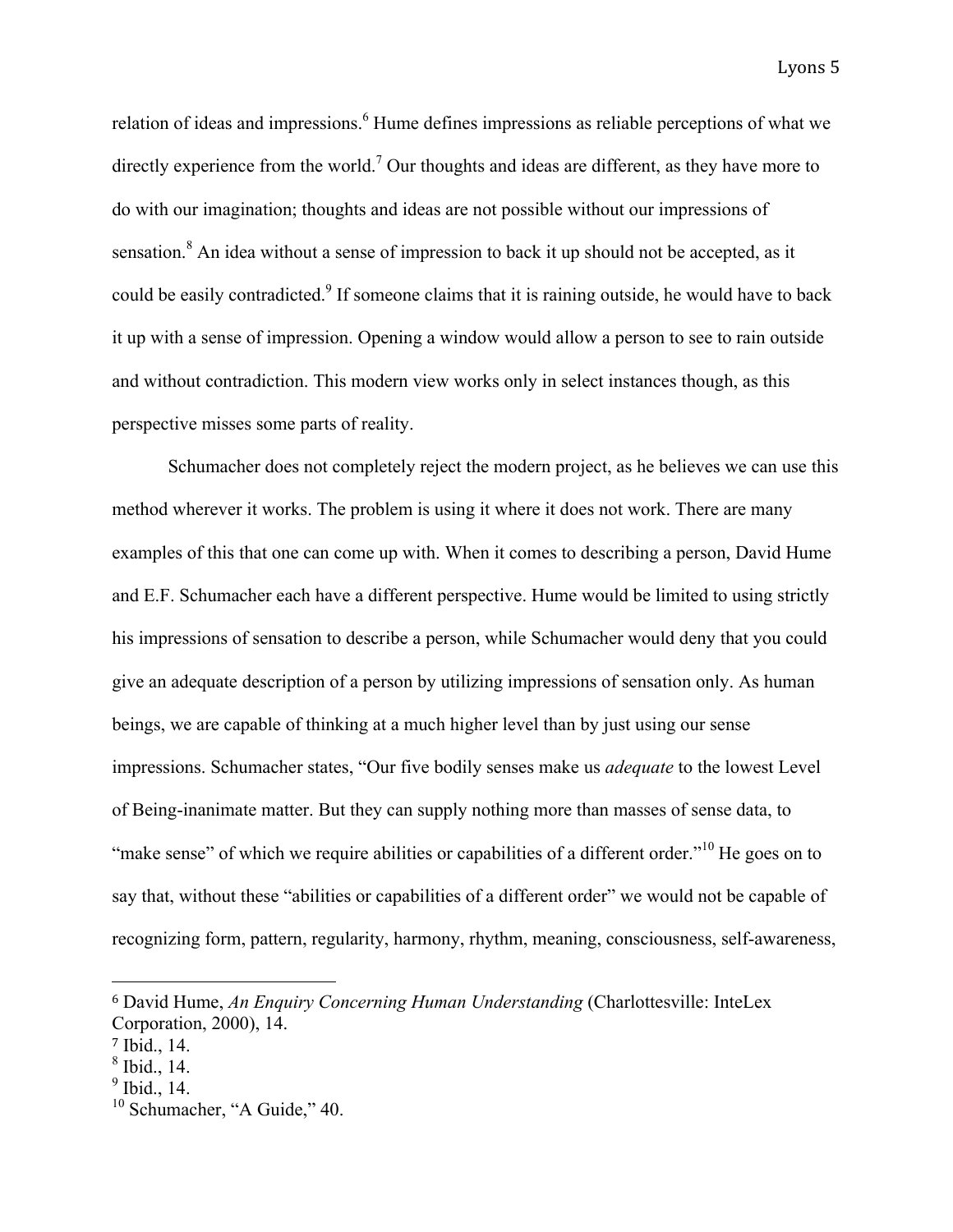and life.<sup>11</sup> To draw from the example of describing a person, David Hume would be able to characterize a person's physical appearance, but are his impressions of sensation enough to answer the question of whether or not that person is alive? What about if that person is in love? All human beings are different in the capabilities of their minds, so it should be considered unfair to limit us all to sense impression, thus labeling us all equal. We are all capable of thinking at a different level, and must have some sense beyond the five that Hume defines as our only impressions of the world.

Schumacher agrees with the traditional philosophical and religious views that the world is a hierarchy.<sup>12</sup> He thinks it should be broken into four distinct levels of being: mineral, plant, animal, and human. He recognizes modern science's rejection of this perspective as one of its largest mistakes, as he believes there are critical characteristics that differentiate each Level of Being. As mentioned in the previous paragraph, the lowest level of being is the mineral, which is characterized as inanimate matter. The second Level of Being, plants or vegetation, is easily differentiated from mineral as it carries the quality of life. Humans have the natural ability to distinguish between life and death, yet science disregards this ability because "no such force has ever been found to exist."13 Animals are the next Level of Being; like plants they have life, but what differentiates them from plants and minerals is their consciousness. We are able to recognize consciousness in animals simply because we can knock them unconscious and observe that the 'life' aspect of them continues.<sup>14</sup> The next jump in the Levels of Being is from animal to human, which is the highest Level of Being we are capable of recognizing. We are considered of higher intelligence than animals, but what is it that allows us to recognize this? Humans have the

 $11$  Ibid., 40.

<sup>12</sup> Ibid., 40.

 $13$  Ibid., 16.

<sup>&</sup>lt;sup>14</sup> Ibid., 16.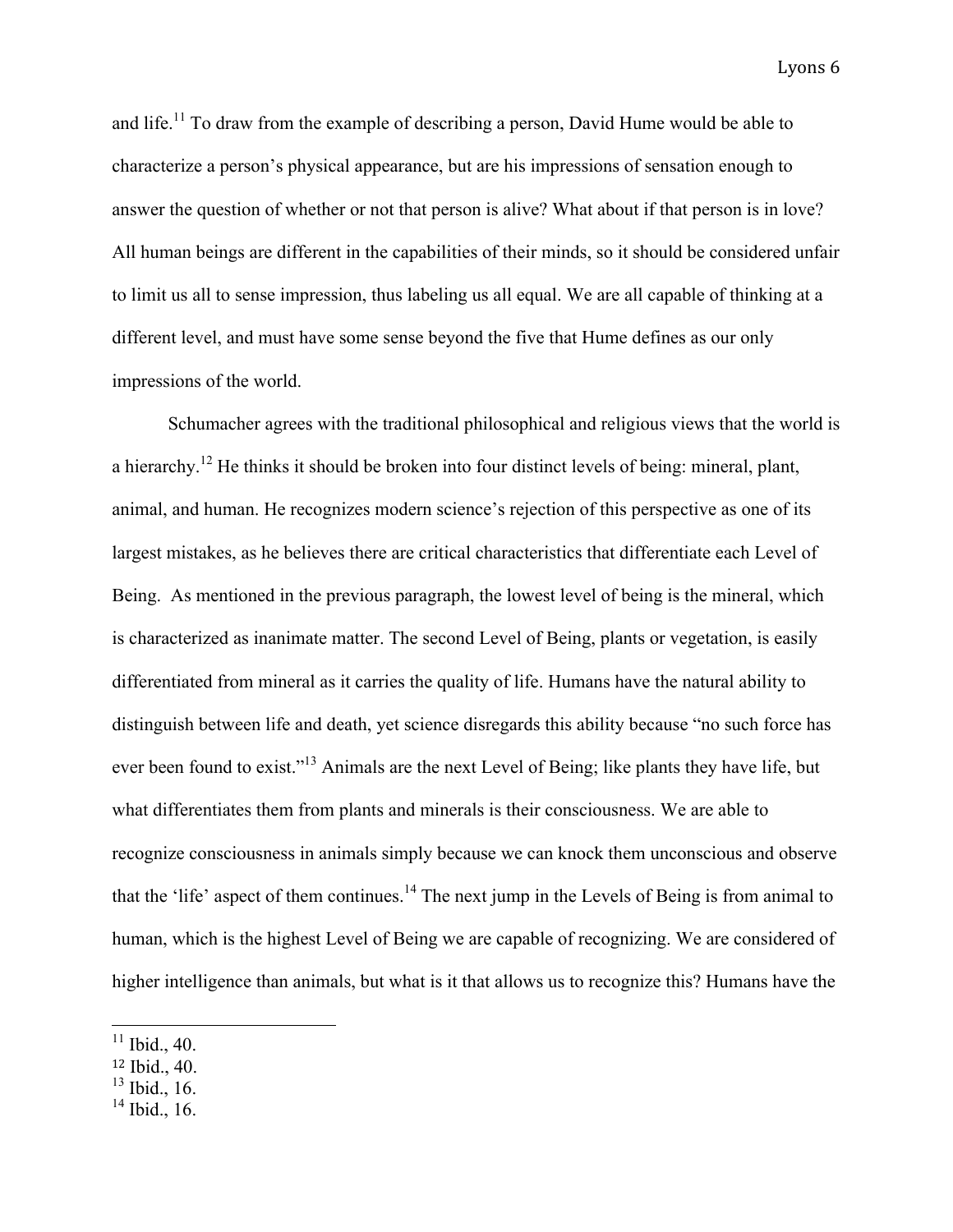power to be aware of his thinking, unlike any of the other four Levels of Being. We could label this power 'self-awareness' but Schumacher cautions us to remember this is just a label and not a definition. By viewing the world with the four Levels of Being in mind we can more effectively gain an understanding of what makes us human than we would if we viewed the world through modern science's eyes.

Modern science tries to make sense of things through fields such as physics and chemistry. Physics and chemistry are limited in that they only deal with minerals, the lowest Level of Being. Schumacher denounces modern science by stating, "At this level, x, y, and zlife, consciousness, and self-awareness- do not exist (or, in any case, are total inoperative and therefore cannot be noticed)."15 Therefore, science can tell us nothing about the characteristics of life. Schumacher goes on to say, "Physics and chemistry tell us nothing, *absolutely nothing*, about [life, consciousness, and self-awareness]."<sup>16</sup> From Schumacher's perspective, it can be speculated that modern science implies that the concept of life is beyond our limits of understanding. The one-sided approach to science can be avoided though, as Schumacher offers what should be the preferred alternative to the modern project.

Ernst Friedrich Schumacher highly favored the metaphor of mapmaking and applied it to philosophy. Schumacher refers to philosophical maps as our personal guide for how we choose to interpret the world. We should reject the current philosophical and scientific maps that the modern project offers because they are lopsided and narrow-minded. The main problem Schumacher finds with modern science and philosophy is the weak style in which these maps are produced. Schumacher recognizes, " the first principle of the philosophical mapmakers seemed

 $15$  Ibid., 19.

 $16 \overline{1}$  Ibid., 19.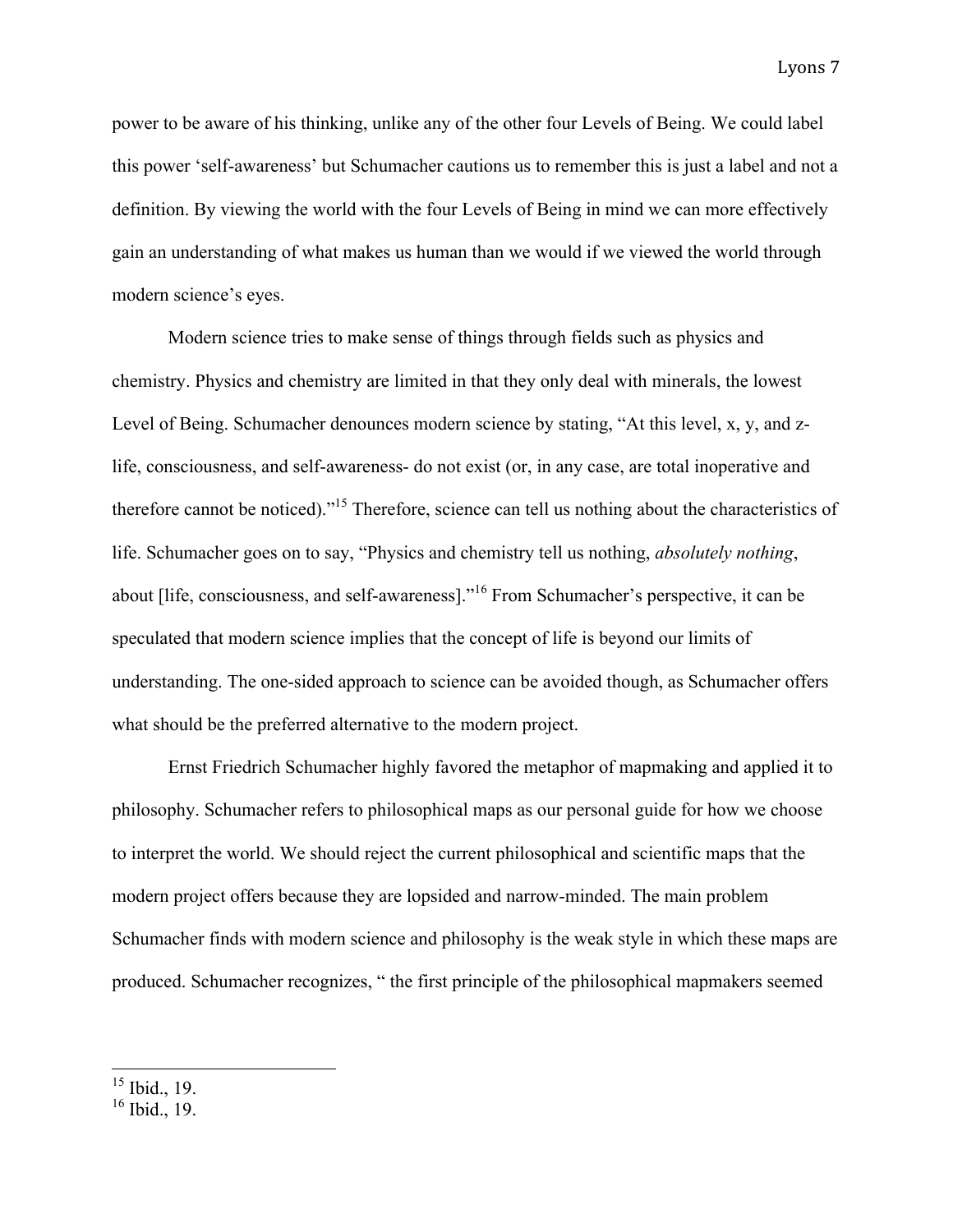to be 'If in doubt, leave it out,' or put it into a museum."<sup>17</sup> This narrow approach is originally coined by René Descartes and should be disregarded, as it would be very difficult to reach new grounds with this mind-set. Schumacher offers an alternative to this thinking: "Would it not be wiser to turn the principle into its opposite and say: 'If in doubt, show it prominently'? After all, matters that are beyond doubt are, in a sense, dead; they constitute no challenge to the living."<sup>18</sup> We must deviate from the guidelines the modern project sets for map-making and use the tools Schumacher gives us.

We are not given a map at birth. We must create our own; but what exactly should we put on the map? Certainly we should not just throw everything onto the map, as that will lead to error. Only the most important and obvious things deserve a place on the map. One would have to distinguish what is important and obvious in order to avoid mistakes. Schumacher agrees with the pre-modern view that we should accept the common and undeniable aspects of human experience, along with those things observed by especially perceptive people.<sup>19</sup> In other words, we should heed the opinions of the many and the wise.<sup>20</sup> Schumacher's post-modern turn to premodern philosophy is the re-appropriating of the method set by pre-modern philosophy. We must have some form of faith in the many and the wise, as faith can be defined as good reasoning.<sup>21</sup> If we simply disregard our ability to reason well as higher conscious and self-aware beings, we think at a level far under our human potential. Schumacher believes it is arbitrary to ignore our own experience or to deny what the wise have to say. We should be confident when the opinions of the many and the wise agree, and we must carefully consider how to proceed when they are in

- $18$  Ibid., 3.
- $^{19}$  Ibid., 40-41.
- <sup>20</sup> Ibid., 41.
- $21$  Ibid., 41.

 $17$  Ibid., 3.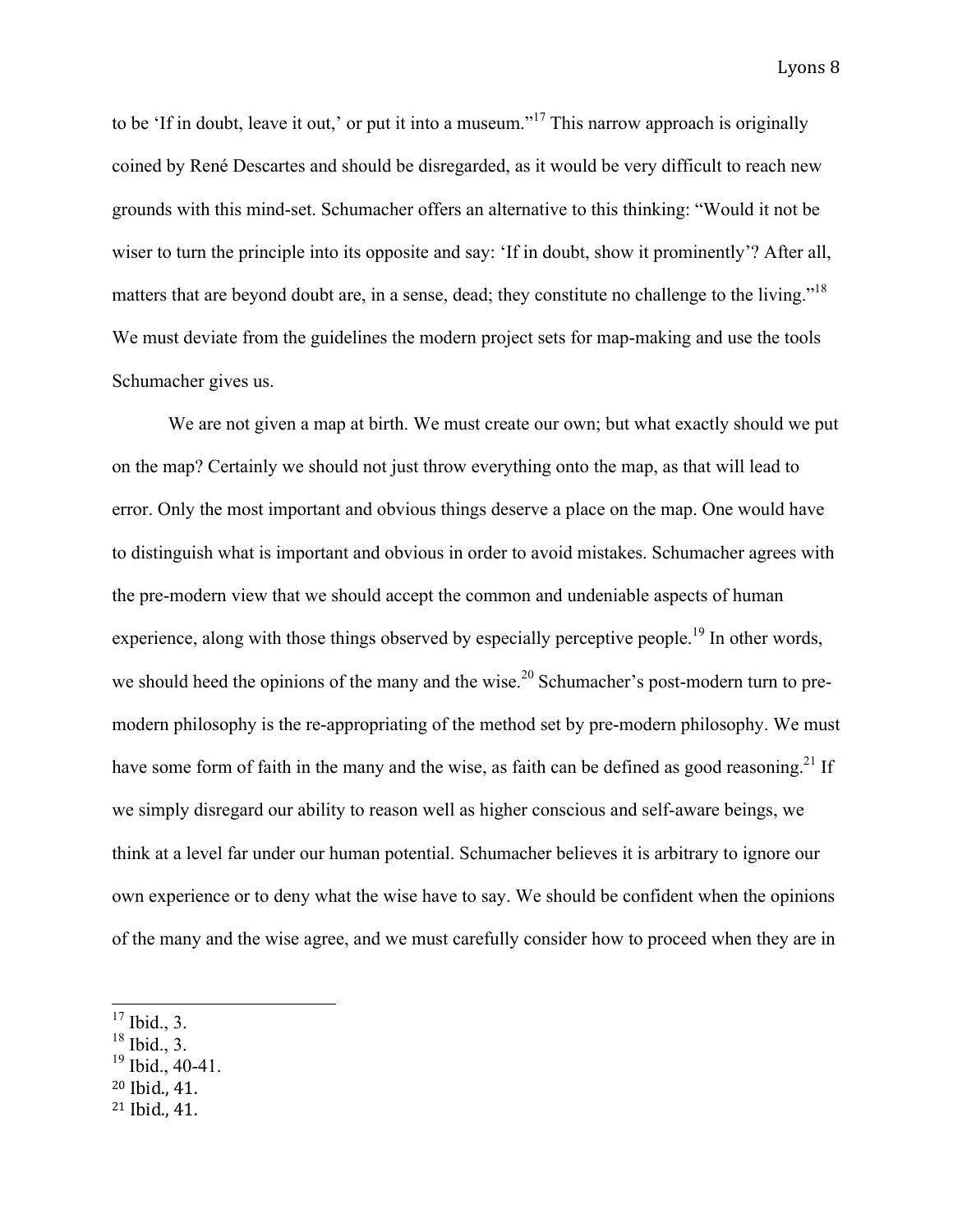conflict.

A modern philosopher such as David Hume would surely disagree with E.F. Schumacher's return to the pre-modern project. David Hume may try to defend the modern project by pointing out that if we start to use faith and reason to acquire knowledge, we are going to get lost all over again. Hume's criticism of Schumacher's method is that, by turning back to pre-modern philosophy, we are essentially sending an open invitation to weak ideas. For one to accept something as indubitably true, she must also be aware that she is welcoming the risk of error. If we are to limit ourselves to only accepting things that we consider beyond doubt, we are of course minimizing the risk of error, but by the same token we are maximizing the risk of missing out on useful and important information. Schumacher quotes Saint Thomas Aquinas, saying he taught, "The slenderest knowledge that may be obtained of the highest things is more desirable than the most certain knowledge obtained of lesser things."<sup>22</sup> Schumacher defines 'slender knowledge' as uncertain knowledge. He also indicates that, "Maybe it is necessarily so that the *higher* things cannot be known with the same degree of certainty as can the *lesser* things, in which case it would be a very great loss indeed if knowledge were limited to things beyond the possibility of doubt."<sup>23</sup> If people decide to apply the modern perspective, they are in danger of missing out on the most important things in life. As human beings we have the capability to not only reason, but to reason well, and should we choose not to use that ability we are not acting at our full potential. Hume's attempt to ensure that we never get lost limits us to only saying the most trivial things, whereas Schumacher challenges us to go beyond that, so that we do not risk missing out on "what may be the subtlest, most important, and rewarding things in life." $^{24}$ 

 $22$  Thomas Aquinas, "Summa theologiæ," (1274): I,1,5 ad 1. Found in "A Guide."

 $^{23}$  Schumacher, "A Guide," 3.

 $^{24}$  Ibid., 3.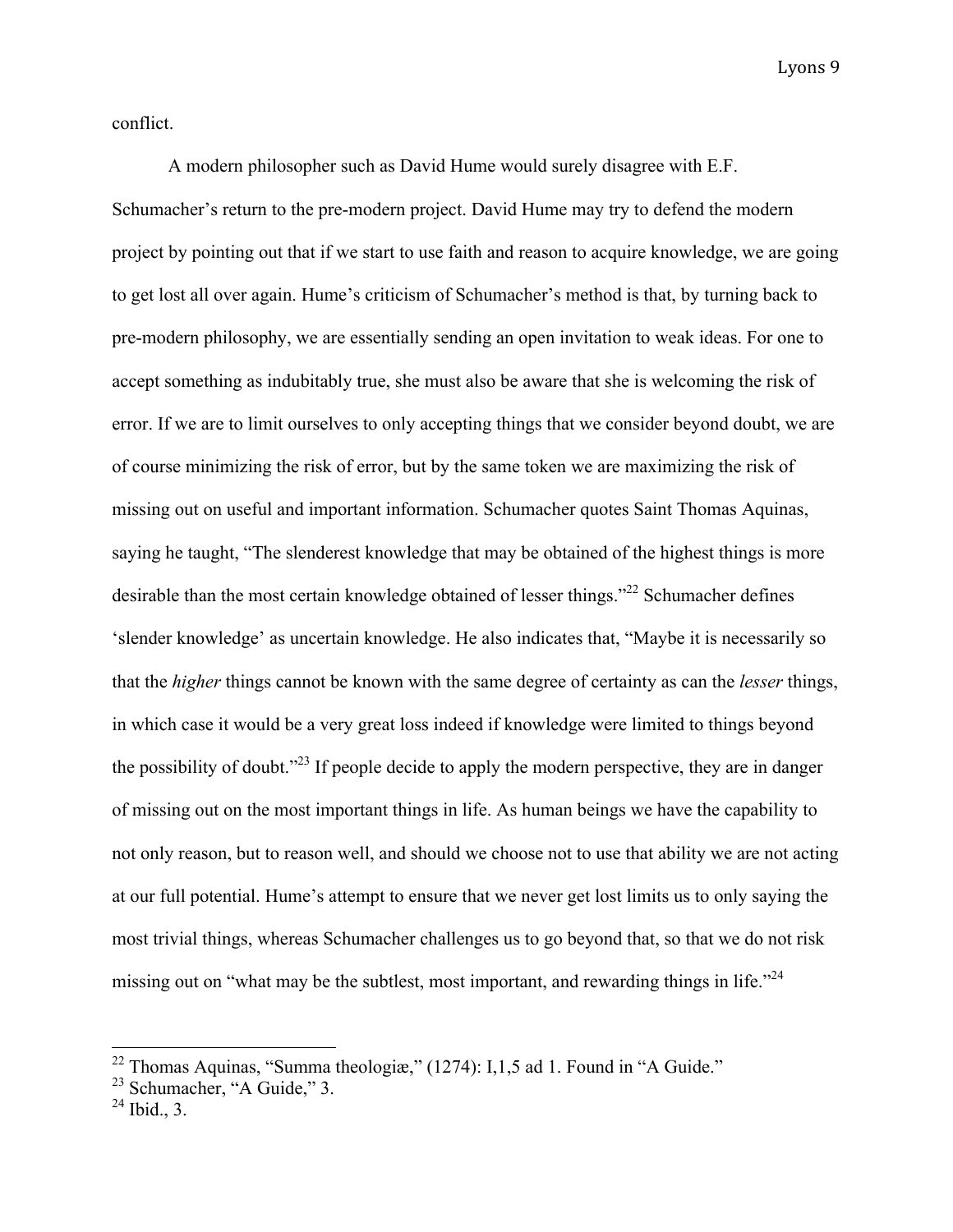Ernst Friedrich Schumacher's post-modern turn to pre-modern philosophy should be the preferred alternative to modern science and philosophy. After reviewing Schumacher's criticism of the modern project and explaining his preferred alternative, acknowledgement was given to objections that a modern philosopher like David Hume would offer. The response to the possible objections of David Hume defended Schumacher's method, and offered reasons as to why it should still be the preferred alternative. In conclusion, E.F. Schumacher offers a perspective that is superior to that of David Hume and the modern project.